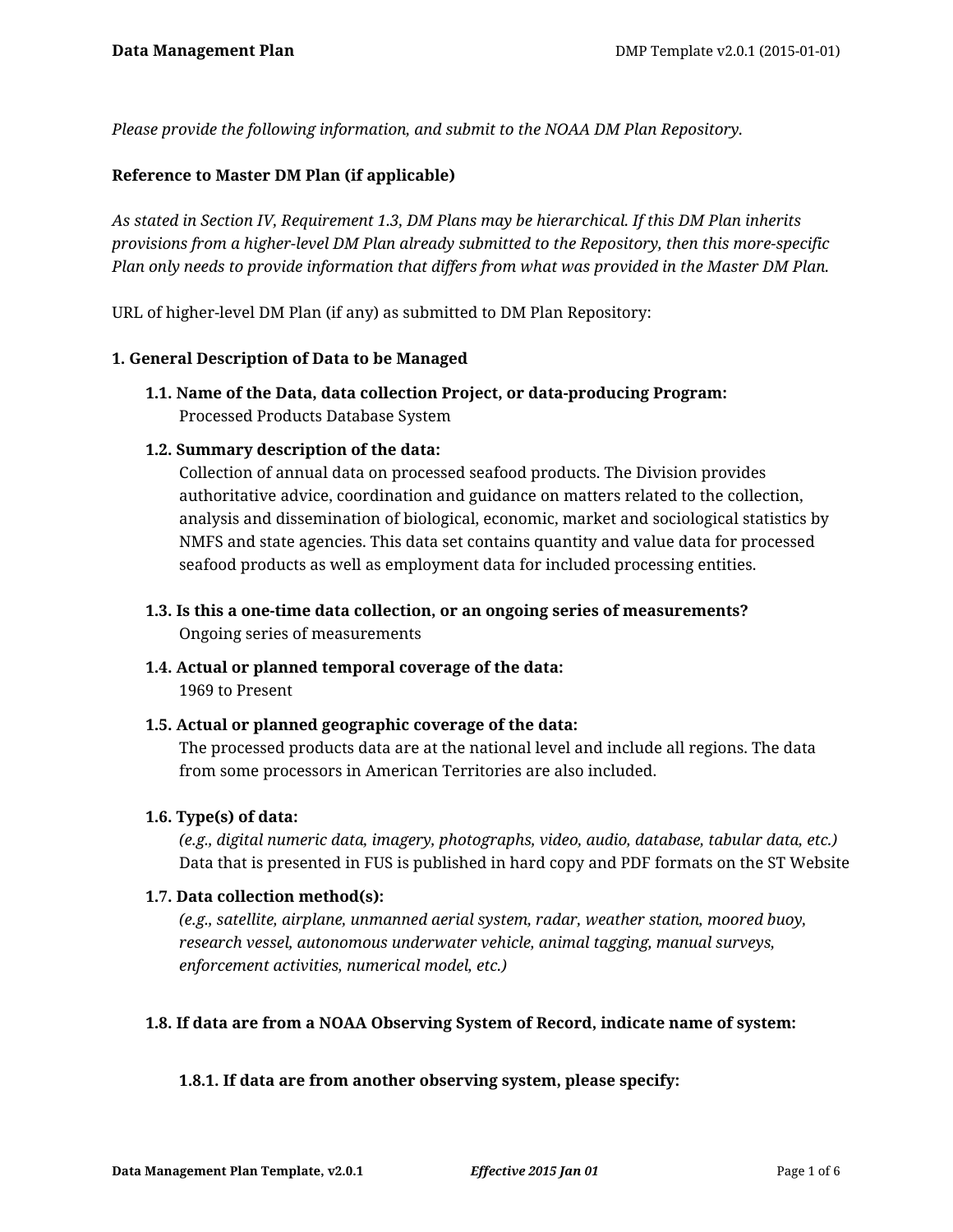#### **2. Point of Contact for this Data Management Plan (author or maintainer)**

**2.1. Name:**

Michael T Lewis

- **2.2. Title:** Metadata Contact
- **2.3. Affiliation or facility:**
- **2.4. E-mail address:** michael.t.lewis@noaa.gov
- **2.5. Phone number:** 301-427-8146

#### **3. Responsible Party for Data Management**

*Program Managers, or their designee, shall be responsible for assuring the proper management of the data produced by their Program. Please indicate the responsible party below.*

**3.1. Name:** Melissa A Yencho

**3.2. Title:** Data Steward

#### **4. Resources**

*Programs must identify resources within their own budget for managing the data they produce.*

# **4.1. Have resources for management of these data been identified?**

No

# **4.2. Approximate percentage of the budget for these data devoted to data management ( specify percentage or "unknown"):**

Unknown

## **5. Data Lineage and Quality**

*NOAA has issued Information Quality Guidelines for ensuring and maximizing the quality, objectivity, utility, and integrity of information which it disseminates.*

## **5.1. Processing workflow of the data from collection or acquisition to making it publicly accessible**

*(describe or provide URL of description):*

Lineage Statement:

The NMFS Survey of Fishery Processors is the only comprehensive, national survey that focuses on the domestic seafood processing industry. In all regions except the Northeast, the survey is voluntary. In the Northeast it is mandatory for processors with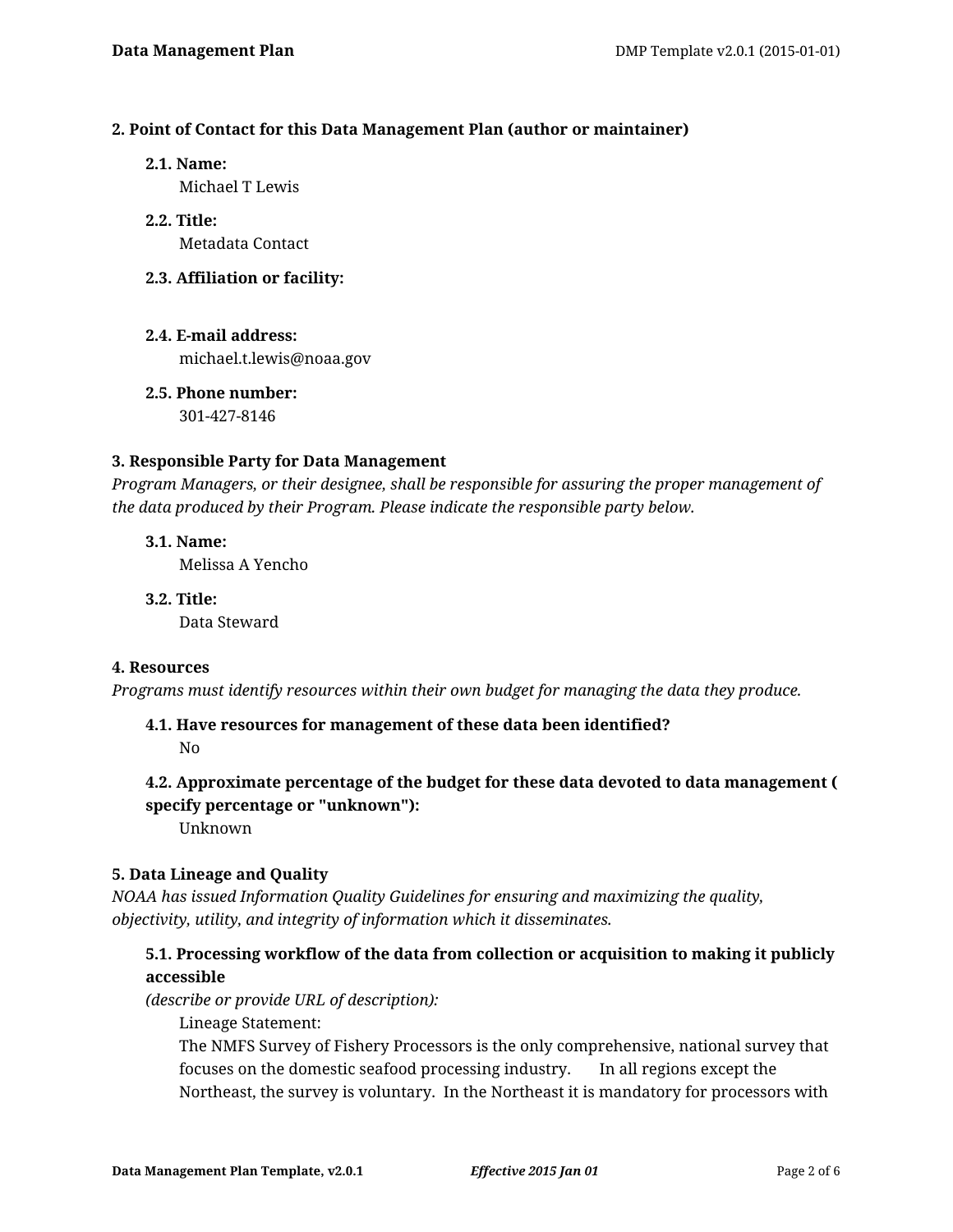a federal processing permit to provide the requested data. The survey instrument is a paper form that asks for monthly employment figures, a list of product types and the volume and value of each product processed in the previous year. Space is provided for the company to fill in new products. The survey forms are produced by NOAA Fisheries Office of Science and Technology and mailed to five different regional contacts. Each region then proceeds slightly differently: • Northeast – The distribution of forms to companies is overseen by a lead port agent. Other port agents may assist with collecting information from the companies in their area. Dealer permits are not renewed if the processor has not provided the required data. • Southeast and Gulf – Forms are distributed through the Southeast Fishery Science Center to the port agents along the coast who are then responsible for obtaining the data from the companies. • Southwest and Northwest – Forms are distributed through, and returned to, the Pacific States Marine Fisheries Commission office under an agreement with NMFS. • Pacific Islands – Forms are distributed and collected by Pacific Islands Regional Office staff. The companies in the survey are those that have reported previously or have been found by research or word-of-mouth. Adding companies in order to have a more complete data frame is a constant goal throughout the year. Forms are returned to the Office of Science and Technology for data entry. Follow up contact may be attempted to clarify data that is excluded or unclear. Because the survey is voluntary, we do not receive data from every company we contact. We employ various estimation and alternate data collection methods: • Most Alaska data is obtained from the Alaska Fisheries Information Network (AKFIN). • Data on salmon processing come from the Alaska Department of Revenue. • USDA reports provide data on catfish and rainbow trout processing. • Data from the NOAA Seafood Inspection Program are used to estimate the data for companies that have not reported to the Survey of Fishery Processors but are included in the inspection program • Finally, imputation is used to estimate the remaining missing companies.

Process Steps:

- 2014-12-17 00:00:00 - Pre-printed forms with company contact information and previously reported seafood products are printed by the Office of Science and Technology. The surveys are then organized and packaged by region and sent to NMFS Regional Offices or Regional Council representatives for distribution. - 2014-05-19 00:00:00 - Surveys are received by NMFS Regional Offices and Regional Council personnel and are distributed to the seafood processing companies. Followup attempts are made with the companies and data are returned within a time frame of 1-4 months. Surveys are sent to Office of Science and Technology personnel as they are returned to the regional representative.

- 2015-07-31 00:00:00 - Data are entered by Office of Science and Technology personnel using an online data entry tool, also designed and maintained by the Office of Science and Technology.

- 2014-07-28 00:00:00 - Data from the USDA Catfish Processing Report or the Catfish Database are used to flesh out the received catfish processing data.

- 2015-07-29 00:00:00 - Data from Alaska Department Revenue: Tax Division are used for salmon processing data.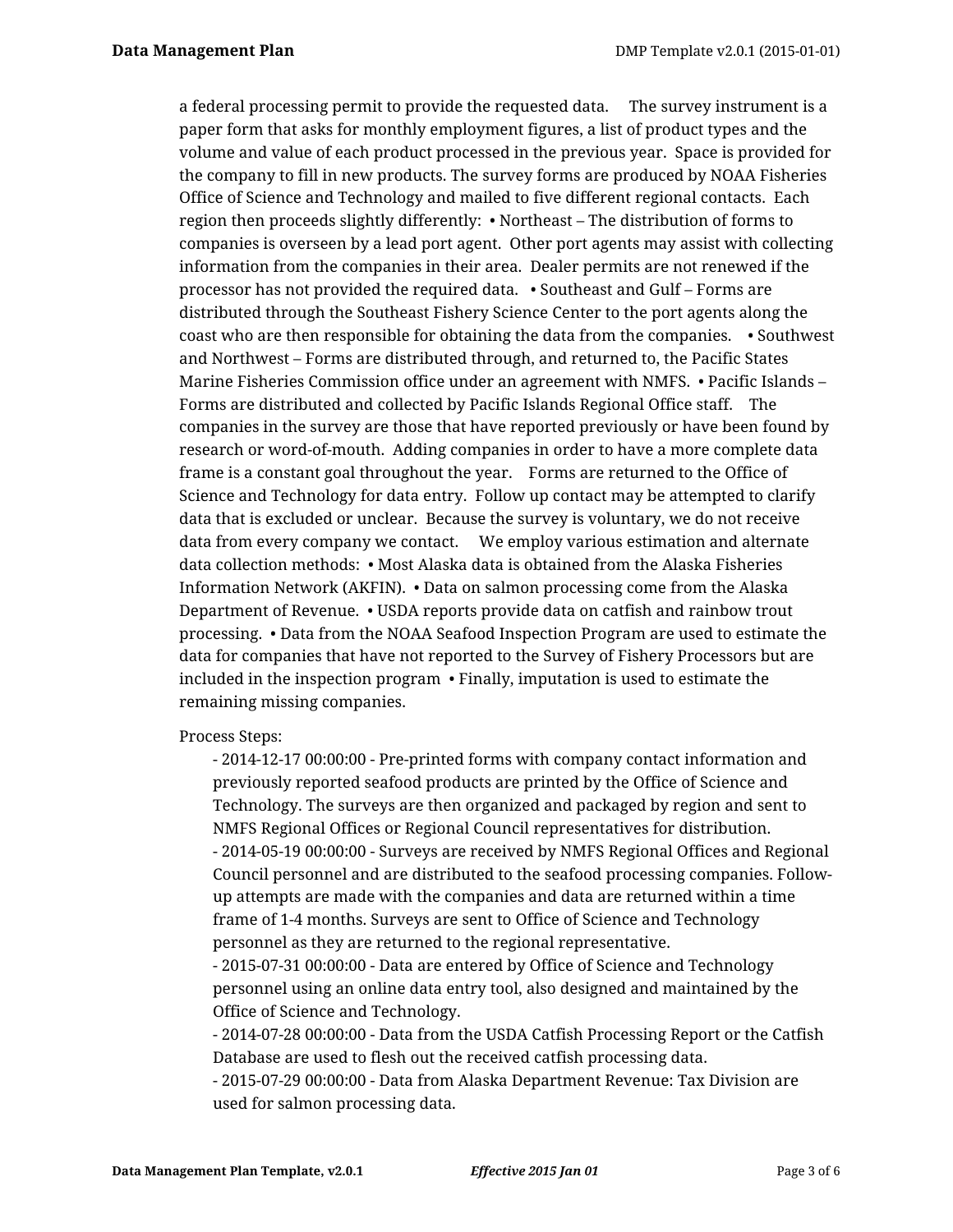- 2015-07-31 00:00:00 - Data are obtained from the NMFS Seafood Inspection Service to use as a production estimation for applicable non-respondents.

- 2015-08-10 00:00:00 - Mathematical estimation techniques are applied to last year's data to compensate for non-respondents.

- 2015-10-23 00:00:00 - All data are incorporated into working tables in the data-set and after some analysis are transferred to archive tables.

**5.1.1. If data at different stages of the workflow, or products derived from these data, are subject to a separate data management plan, provide reference to other plan:**

**5.2. Quality control procedures employed (describe or provide URL of description):** Data from mail-in surveys are manually entered via an online data entry tool. Each survey return is reviewed for any data issues and the reporting entity is contacted for clarification.

Data from the USDA, the NMFS Seafood Inspection Service, and AKFIN, as well as mathematical estimation procedures, are employed to compensate for companies that chose not to participate in the survey.

## **6. Data Documentation**

*The EDMC Data Documentation Procedural Directive requires that NOAA data be well documented, specifies the use of ISO 19115 and related standards for documentation of new data, and provides links to resources and tools for metadata creation and validation.*

# **6.1. Does metadata comply with EDMC Data Documentation directive?** No

# **6.1.1. If metadata are non-existent or non-compliant, please explain:**

Missing/invalid information:

- 1.7. Data collection method(s)
- **6.2. Name of organization or facility providing metadata hosting:** NMFS Office of Science and Technology
	- **6.2.1. If service is needed for metadata hosting, please indicate:**
- **6.3. URL of metadata folder or data catalog, if known:**

https://www.fisheries.noaa.gov/inport/item/3476

## **6.4. Process for producing and maintaining metadata**

*(describe or provide URL of description):*

Metadata produced and maintained in accordance with the NOAA Data Documentation Procedural Directive: https://nosc.noaa.gov/EDMC/DAARWG/docs/EDMC\_PD-Data Documentation v1.pdf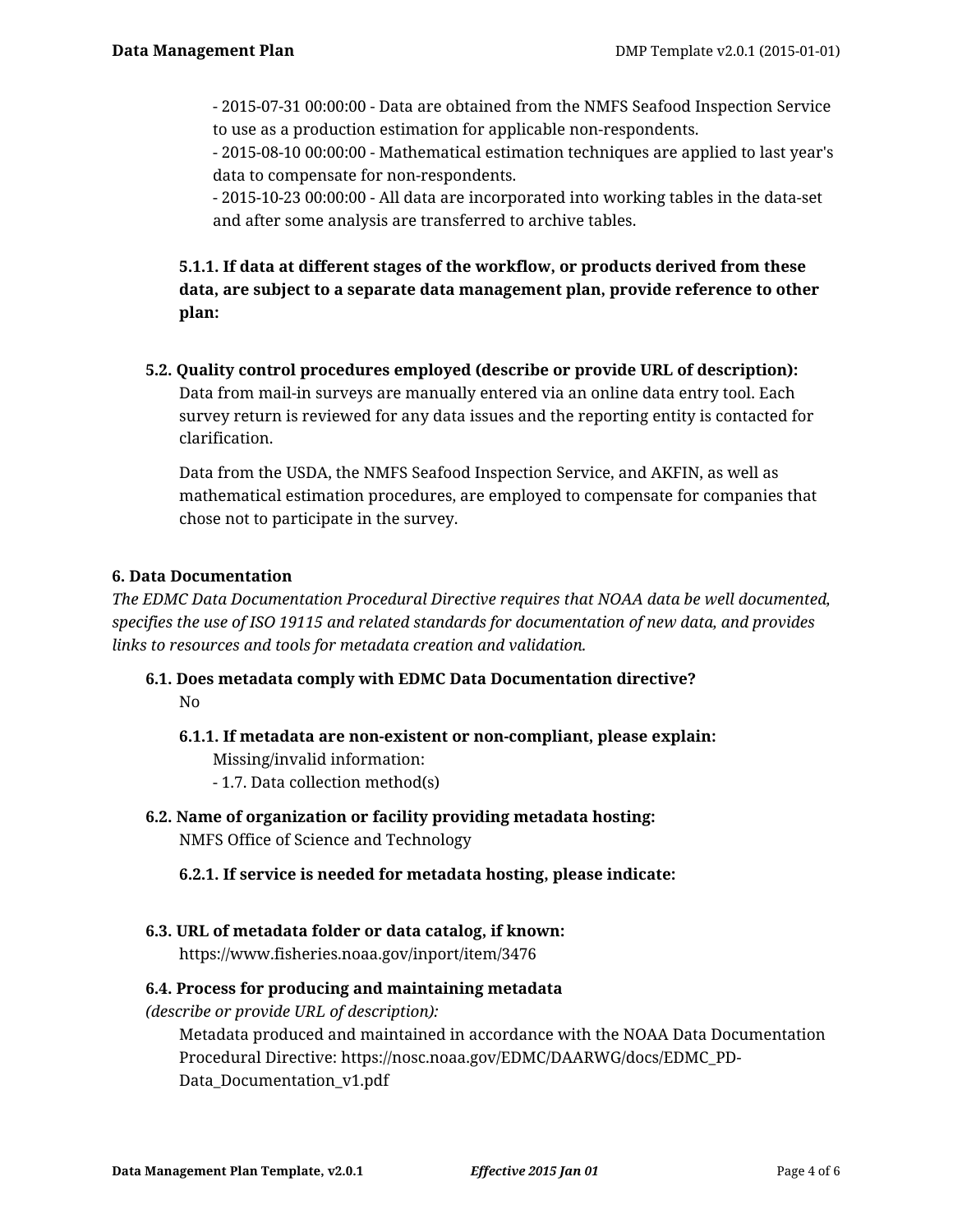## **7. Data Access**

*NAO 212-15 states that access to environmental data may only be restricted when distribution is explicitly limited by law, regulation, policy (such as those applicable to personally identifiable information or protected critical infrastructure information or proprietary trade information) or by security requirements. The EDMC Data Access Procedural Directive contains specific guidance, recommends the use of open-standard, interoperable, non-proprietary web services, provides information about resources and tools to enable data access, and includes a Waiver to be submitted to justify any approach other than full, unrestricted public access.*

# **7.1. Do these data comply with the Data Access directive?**

No

## **7.1.1. If the data are not to be made available to the public at all, or with limitations, has a Waiver (Appendix A of Data Access directive) been filed?** Yes

# **7.1.2. If there are limitations to public data access, describe how data are protected from unauthorized access or disclosure:**

Raw data can not be published. Any published data are in aggregated form so that no individual entity can be identified. For in-house analysis requiring access to nonaggregated data, users must sign a non-disclosure form and abide by the same regulations for aggregating data for publications.

# **7.2. Name of organization of facility providing data access:**

NMFS Office of Science and Technology (OST)

- **7.2.1. If data hosting service is needed, please indicate:** No
- **7.2.2. URL of data access service, if known:**

# **7.3. Data access methods or services offered:**

To obtain data from this data set, a potential user must contact the Office of Science and Technology Fisheries Statistics Division and speak with the data steward. The data steward will assess need and provide aggregated data for individual requests or will grant access to non-aggregated data as appropriate. Data are not released until all parties working with data have signed a non-disclosure agreement.

Aggregated data are also available in the Fisheries of the United States publication that is available through the ST website or in hard cover copy.

# **7.4. Approximate delay between data collection and dissemination:**

120 - 180 Days

# **7.4.1. If delay is longer than latency of automated processing, indicate under what authority data access is delayed:**

The data in the data-set is manually entered into the database via an online data